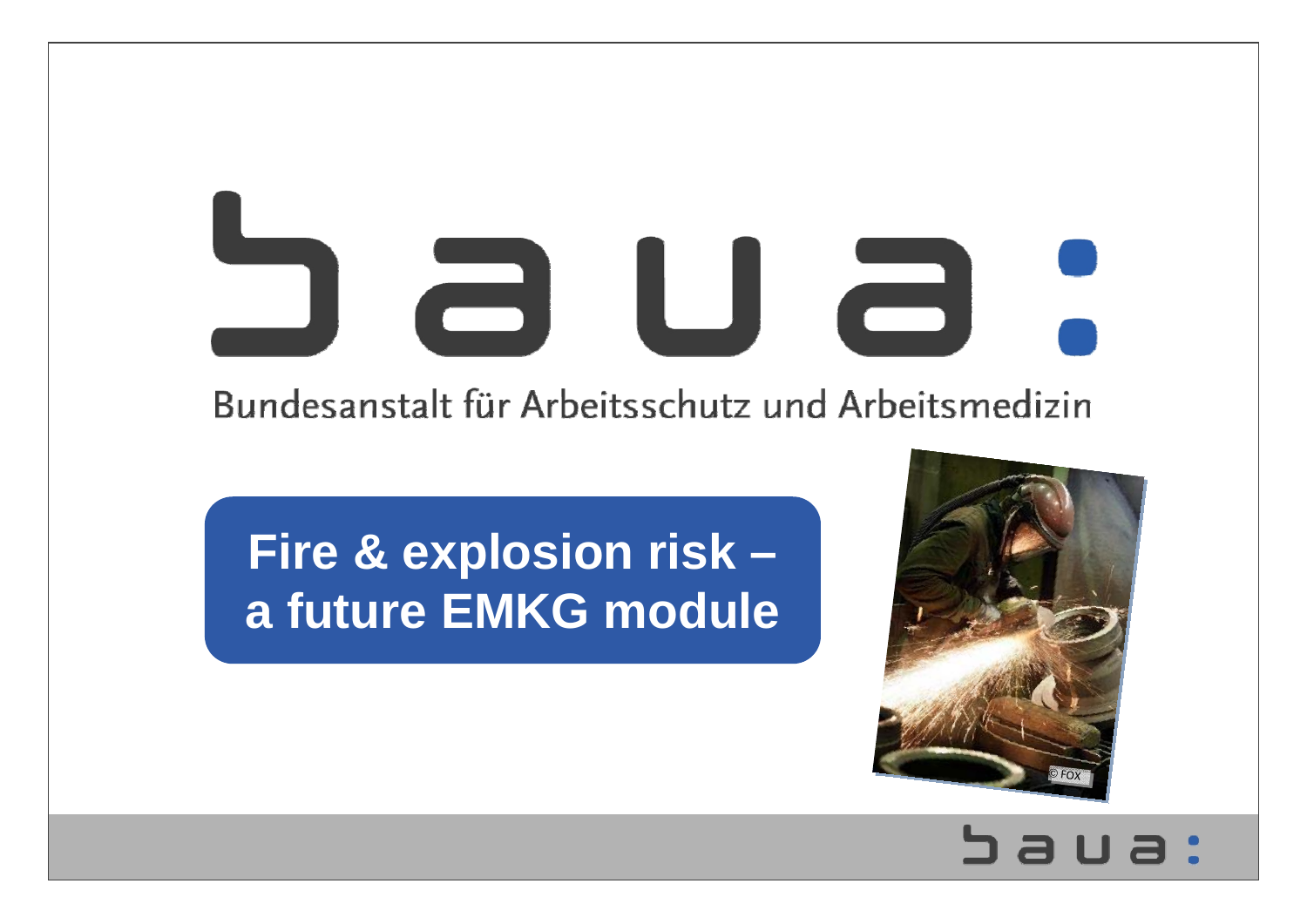### **Table of contents**

- **EXALGE About EMKG and the need for a new module**
- **The five steps of the future module**
- **Field study**
- **Perspectives**

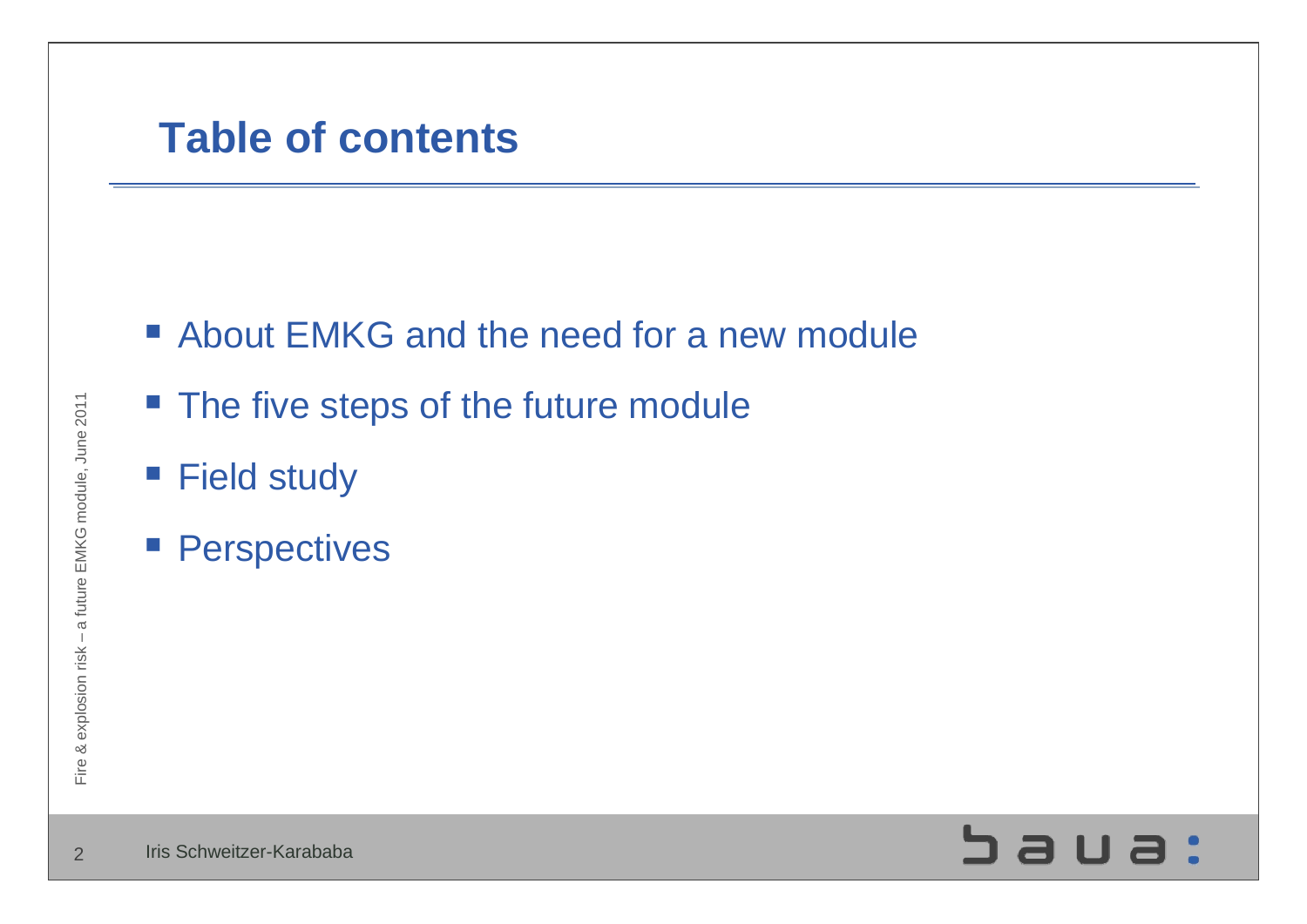### **"EMKG" Easy-to-use workplace control scheme for hazardous substances**

- **The EMKG is established in a lot of SME**
- **The 'EMKG kompakt' offers additional help**
- OSH professionals ask for more assistance for the assessment of fire & explosion risks
- **There is no control banding based toolkit for fire &** explosion risks in Germany (and world-wide?)
- A new EMKG module for fire and explosion risk is under current development and evaluation





Fire & explosion risk – a future EMKG module, June 2011

Fire & explosion risk - a future EMKG module, June 2011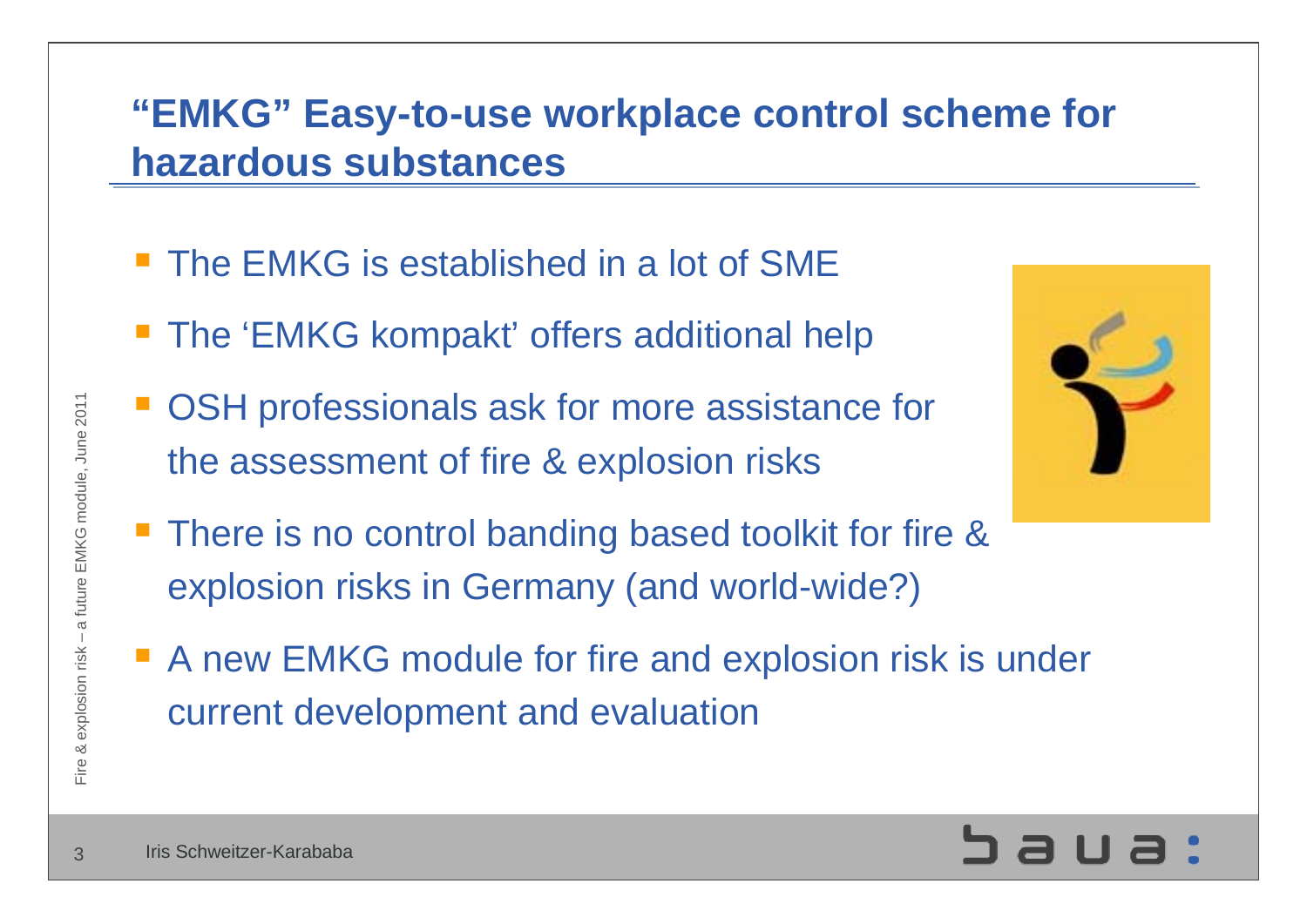### **Legal Requirements for Fire & Explosion Protection**



4

Iris Schweitzer-Karababa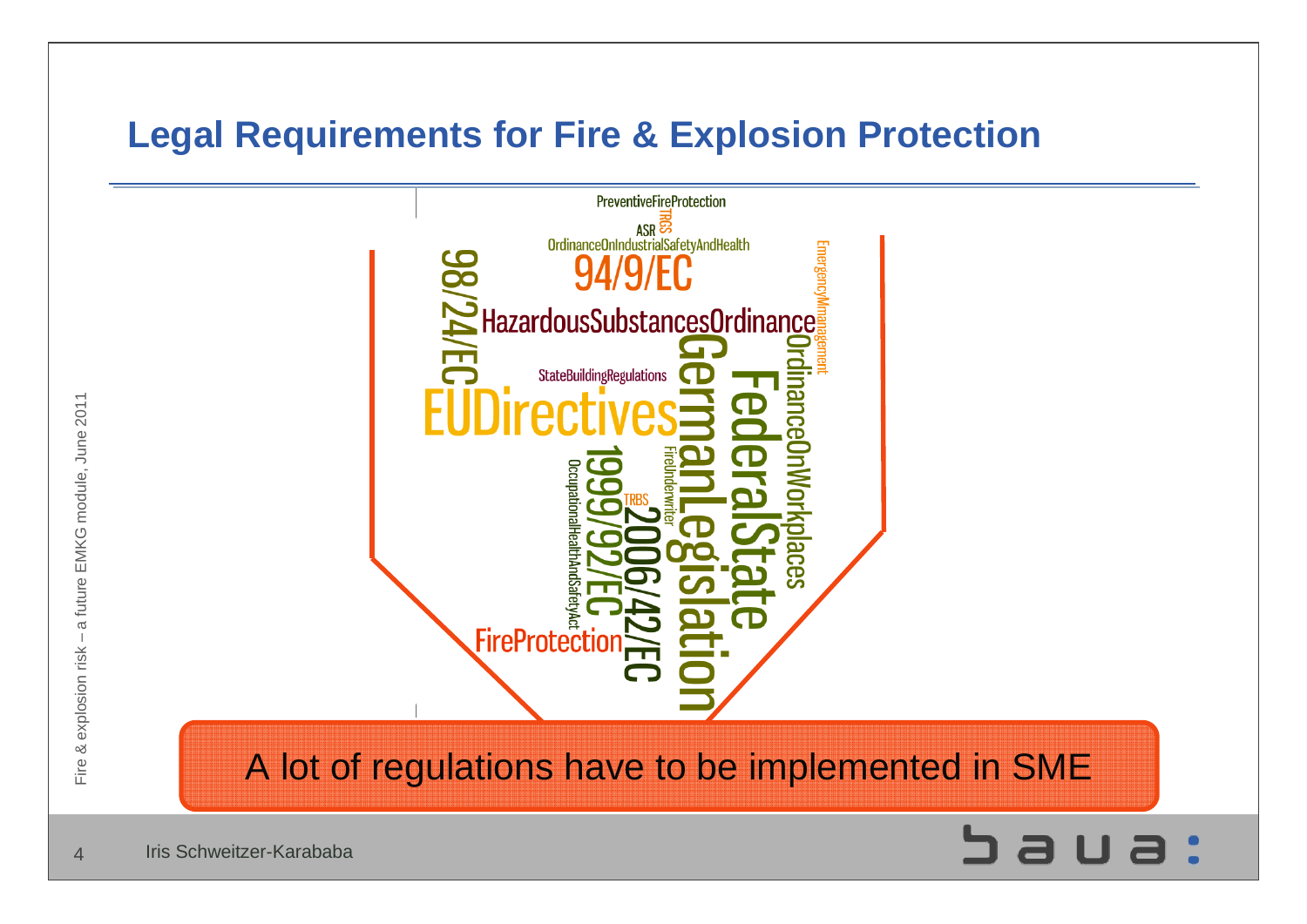### **Physico-chemical Preconditions of Fire / Explosion**



Fire & explosion risk – a future EMKG module, June 2011

Fire & explosion risk - a future EMKG module, June 2011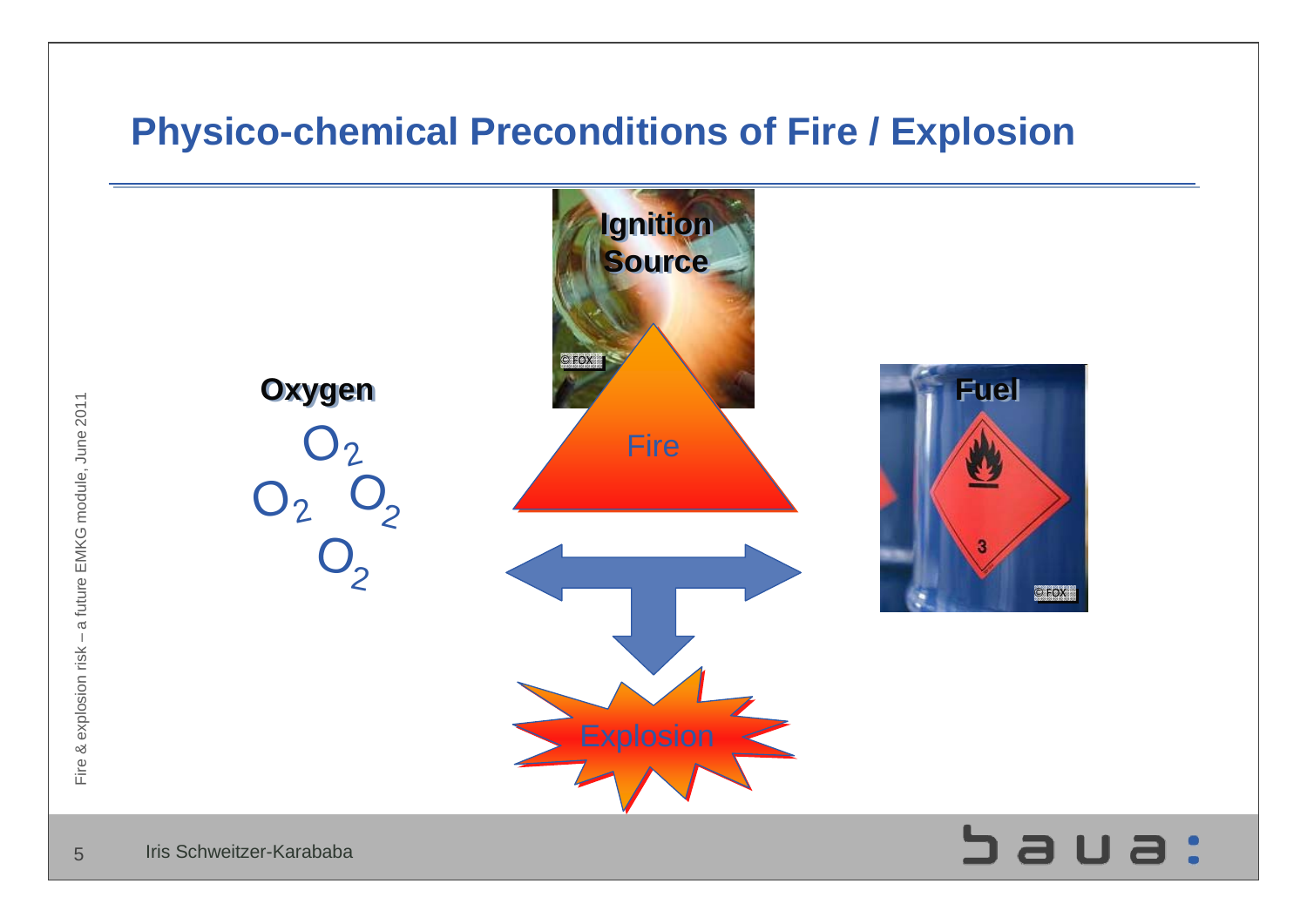## **EMKG - Module , Fire & Explosion Risk'**

### **chemical-related hazard bands**

R-phrase(s) flash point dustiness



**ambient condition bands**

air ventilation system

quantity of use

duration of use

probability of ignition

### **Control approaches refer to Control Guidance Sheets**

Iris Schweitzer-Karababa

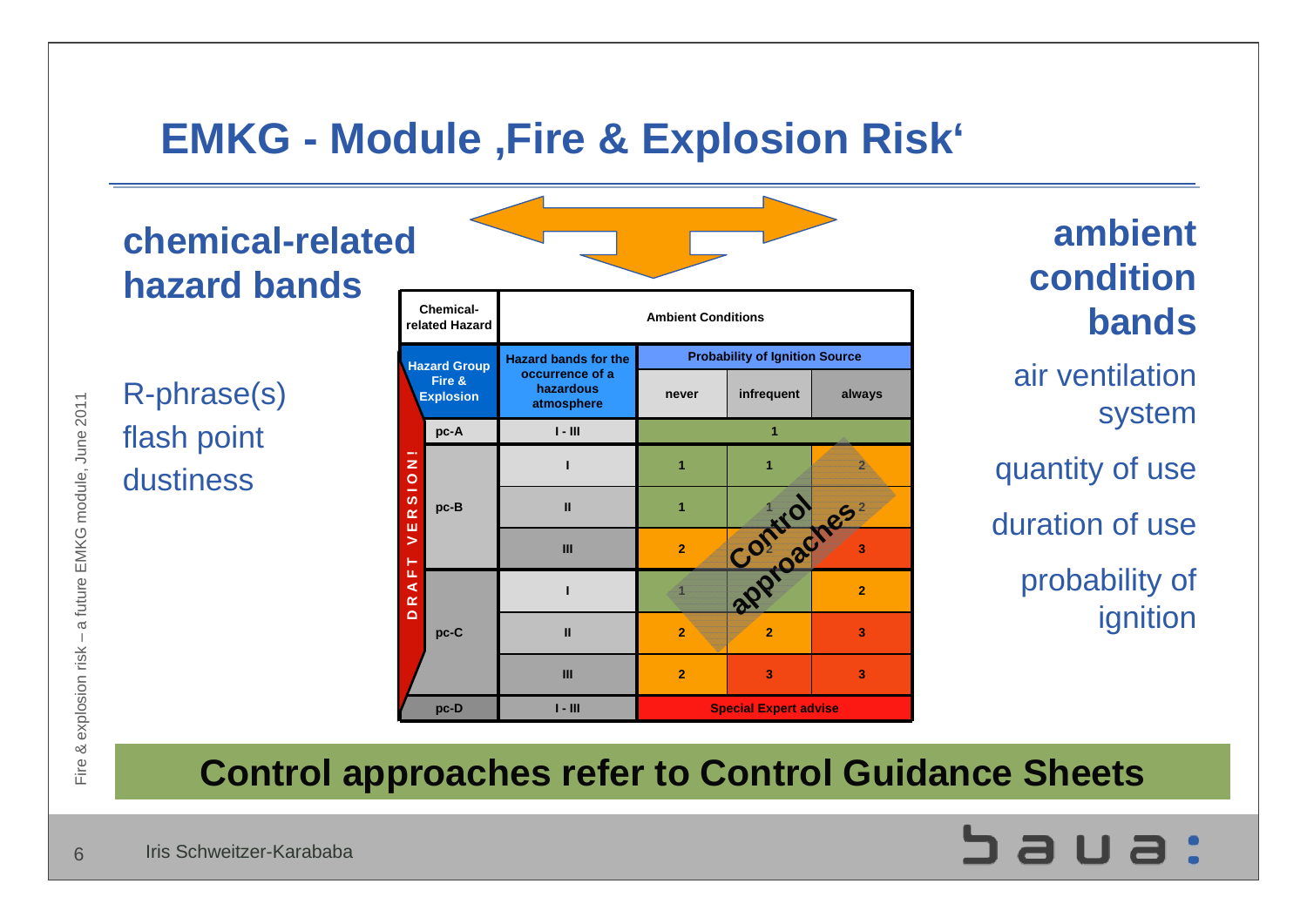### Example – Decanting of petrol

- Hazardous Substance: Petrol
- R-Phrase: R 12 Extremely flammable flash point: about - 40 °C
- **General ventilation in the garage**
- Quantity of use: l – band (jerrycan)
- **duration of use < 15 Min.**
- Probability of Ignition Source: infrequent





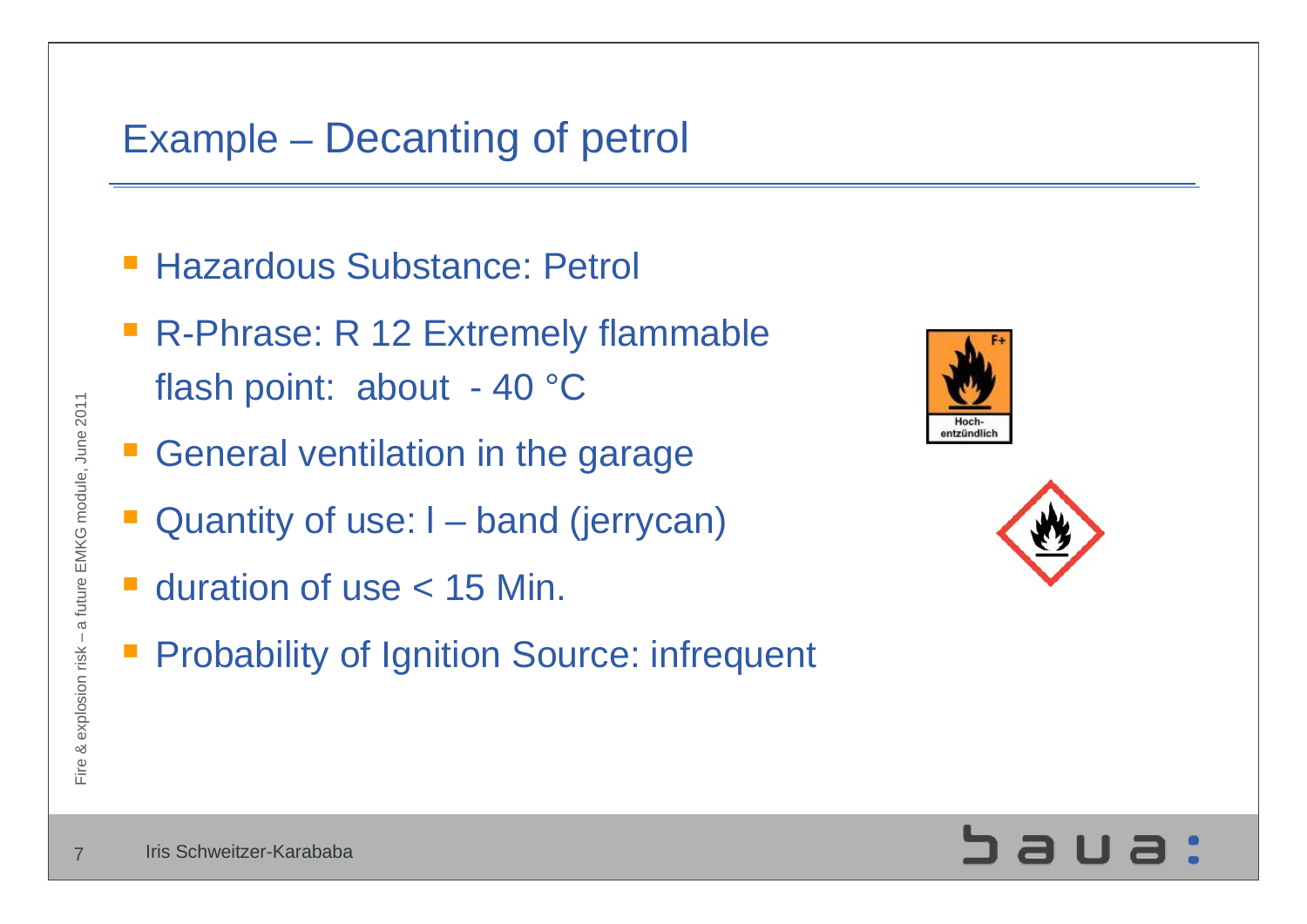### **Step 1: Hazard Group Fire & Explosion**

|                               | Ĥ           | <b>Hazard</b><br><b>Group</b> | <b>R-Phrases</b><br>flash point<br>In future by CLP/GHS-Regulation  |                  |
|-------------------------------|-------------|-------------------------------|---------------------------------------------------------------------|------------------|
|                               | A           | $pc-A$                        | no R-phrases<br>Flammable<br>Substance                              | $>55^{\circ}$ C  |
| future EMKG module, June 2011 | Z<br>A<br>R | $pc-B$                        | <b>R10</b>                                                          | 21°C - 55°C      |
| σ                             | D           | pc-C                          | R5, R6, R7, R8,<br>R9, R11, R12,<br>R14, R15, R16,<br>R18, R30, R44 | $< 21^{\circ}$ C |
| Fire & explosion rie          |             | $pc - D$                      | R1, R2, R3, R4,<br>R <sub>17</sub> , R <sub>19</sub>                |                  |



Saua: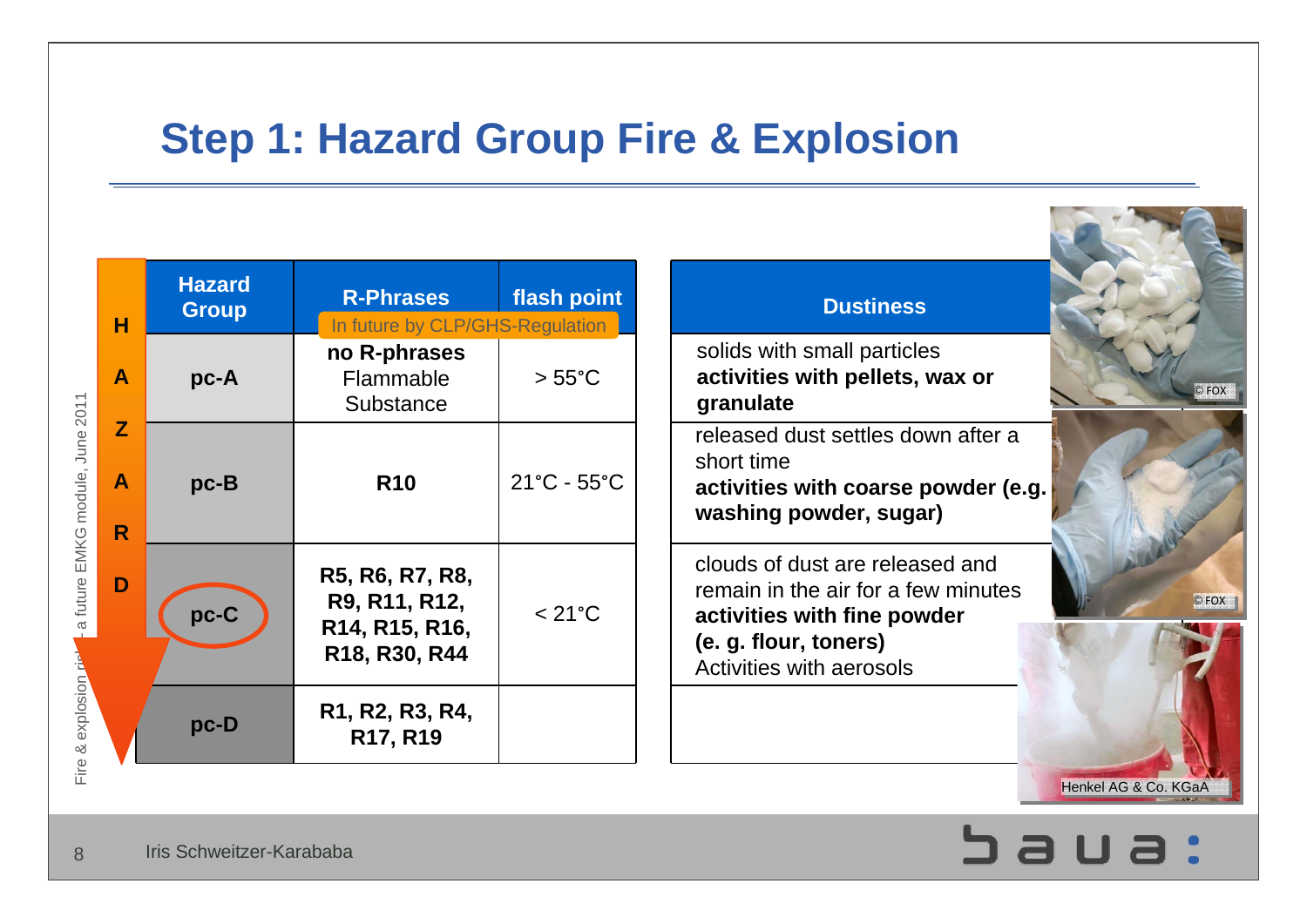### **Step 2: Hazard bands for the Occurrence of a hazardous combustible or explosible Atmosphere**

### **air ventilation system: air ventilation system: local exhaust ventilation local exhaust ventilationgeneral ventilation** *general ventilation* -> natural / space ventilation -> natural / space ventilation of the working place of the working place **hardly ventilation hardly ventilation** -> activities in tanks or silos -> activities in tanks or silos **quantity of use: quantity of use: lowlow**ml– / g–band ml– / g–band

**medium** l– / kg–band *medium* l– / kg–band **high** <sup>m</sup>³– / t–band **high** m³– / t–band

#### **duration of use: duration of use:**

**short** < ¼ hour sporadically **short** < ¼ hour sporadically **medium** < ¼ hour in series *medium* < ¼ hour in series **long** > ¼ hour **long** > ¼ hour

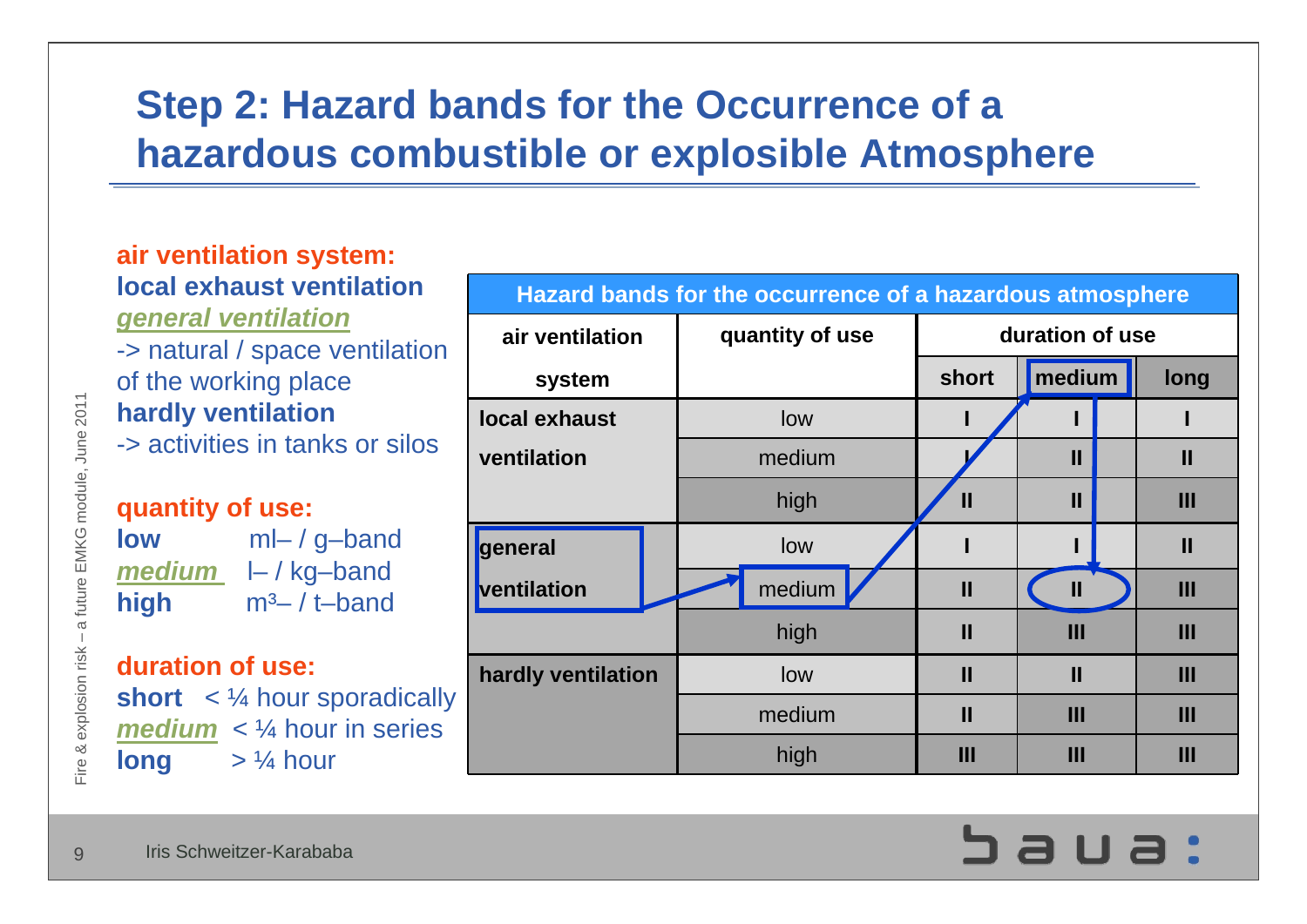# **Step 3: Probability of Ignition Source**

| <b>Probability of</b><br><b>Ignition Source</b> | <b>Sources of ignition which can occur -</b>                           |       |
|-------------------------------------------------|------------------------------------------------------------------------|-------|
| never                                           | - in very rare situations<br>- solely as a result of rare malfunctions |       |
| infrequent                                      | - in rare situations<br>- solely as a result of malfunctions           |       |
| always                                          | - frequently or continuously<br>- during normal operations             | © FOX |

A list with examples of typical ignition sources for the 13 types of ignition sources (Standard EN 1127-1) is given, to simplify the determination of ignition sources at the workplace.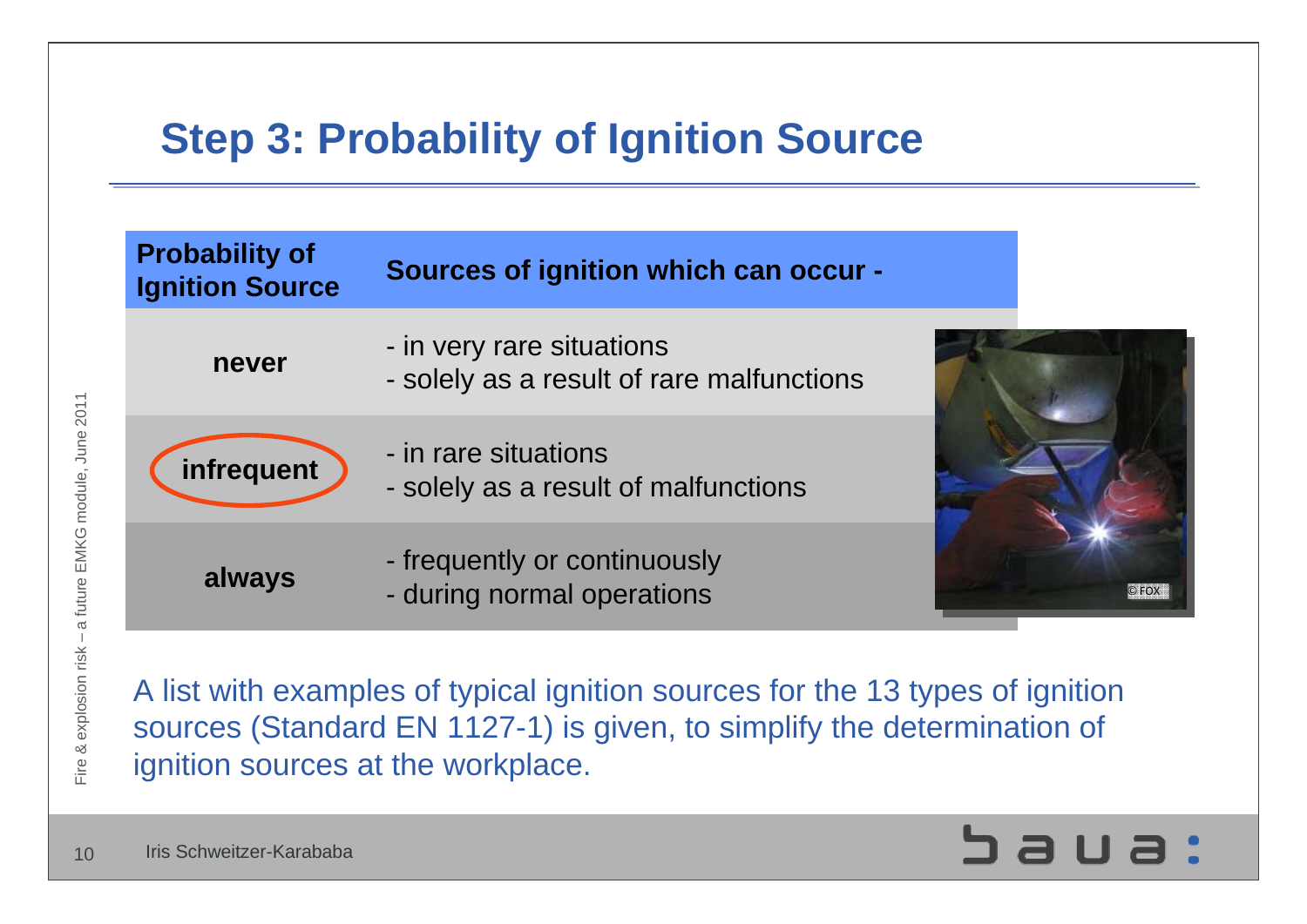### **Step 4: Determination of Control Approach**



**SBUB:** 

11Iris Schweitzer-Karababa

a future EMKG module, June 2011 Fire & explosion risk – a future EMKG module, June 2011 & explosion risk -Fire a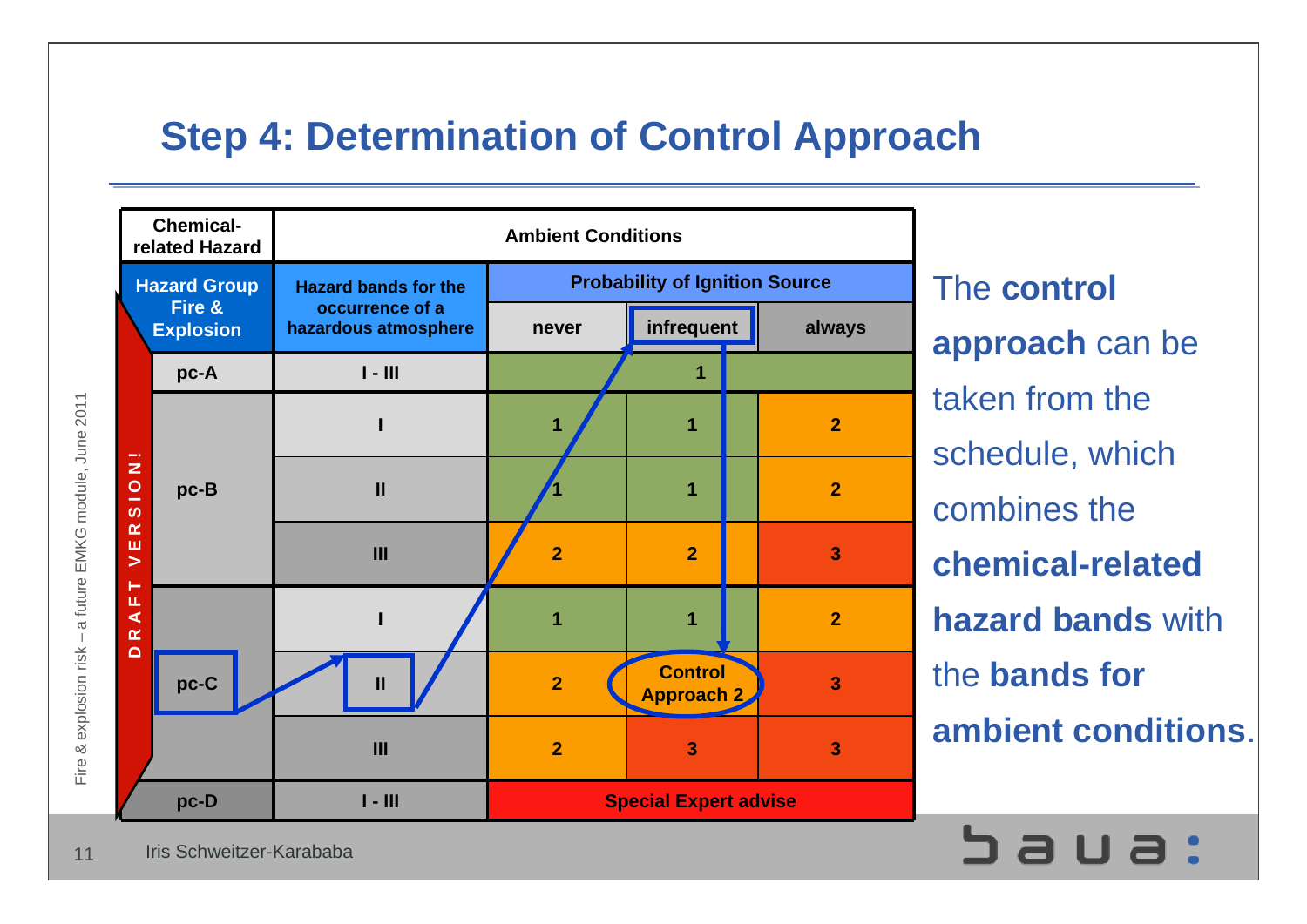### **Determination of the Control Guidance Sheet (CGS)**

**Control Approach 1 = Control Guidance Sheet 1xx Control Approach 2 = Control Guidance Sheet 2xx Control Approach 3 = Control Guidance Sheet 3xx**

**You have to choose the adequate Control Guidance Sheet according to your assessed activity!**

e.g. drum filling



| Maßnahmen der<br>Schutzstufe 1                                                                                                                                                                                                                                                                                                                                                                                                                                                                                                                                                                                                    |                                                                                                                                                                                                                                                                                                                                                                                                                                                                                                                                                                                                                                                                                                                                                                                                                                                                                                                                                                                                                                                                                                                                                                                | Schutzseisten 206<br>Befüllen von Säcken                                                                                                                                                                                                                                                                                                                                                                                                                                                                                                                                                                                                                                                                                                                                                                                                                                                                                         |                                                                                                                                                                                                                                                                                                                                                                                                                                                                                                                                                                                                                                                                                                                                                                                                                                                                                                                                                                                                                                                                                                                                                                                                                                                                             |             |
|-----------------------------------------------------------------------------------------------------------------------------------------------------------------------------------------------------------------------------------------------------------------------------------------------------------------------------------------------------------------------------------------------------------------------------------------------------------------------------------------------------------------------------------------------------------------------------------------------------------------------------------|--------------------------------------------------------------------------------------------------------------------------------------------------------------------------------------------------------------------------------------------------------------------------------------------------------------------------------------------------------------------------------------------------------------------------------------------------------------------------------------------------------------------------------------------------------------------------------------------------------------------------------------------------------------------------------------------------------------------------------------------------------------------------------------------------------------------------------------------------------------------------------------------------------------------------------------------------------------------------------------------------------------------------------------------------------------------------------------------------------------------------------------------------------------------------------|----------------------------------------------------------------------------------------------------------------------------------------------------------------------------------------------------------------------------------------------------------------------------------------------------------------------------------------------------------------------------------------------------------------------------------------------------------------------------------------------------------------------------------------------------------------------------------------------------------------------------------------------------------------------------------------------------------------------------------------------------------------------------------------------------------------------------------------------------------------------------------------------------------------------------------|-----------------------------------------------------------------------------------------------------------------------------------------------------------------------------------------------------------------------------------------------------------------------------------------------------------------------------------------------------------------------------------------------------------------------------------------------------------------------------------------------------------------------------------------------------------------------------------------------------------------------------------------------------------------------------------------------------------------------------------------------------------------------------------------------------------------------------------------------------------------------------------------------------------------------------------------------------------------------------------------------------------------------------------------------------------------------------------------------------------------------------------------------------------------------------------------------------------------------------------------------------------------------------|-------------|
| Gestaltung des Arbeitsverfa<br>Schuffung einer guten allgem<br>natürliche Lüftung durch Türen<br>elektrischen Vertäutor zu- oder                                                                                                                                                                                                                                                                                                                                                                                                                                                                                                  | <b>Maßnahmen der</b><br>Schutzstufe 2                                                                                                                                                                                                                                                                                                                                                                                                                                                                                                                                                                                                                                                                                                                                                                                                                                                                                                                                                                                                                                                                                                                                          |                                                                                                                                                                                                                                                                                                                                                                                                                                                                                                                                                                                                                                                                                                                                                                                                                                                                                                                                  | Schutzleitfaden 300<br><b>Geschlossenes System</b>                                                                                                                                                                                                                                                                                                                                                                                                                                                                                                                                                                                                                                                                                                                                                                                                                                                                                                                                                                                                                                                                                                                                                                                                                          |             |
| D Bei Arbeitsbereichen in einem<br>um die Gefährdung durch Stau<br>tretbares Maß zu reduzieren.                                                                                                                                                                                                                                                                                                                                                                                                                                                                                                                                   | Gestaltung des Arbeitsverfal<br>D. Schestellen, dass Säche und R                                                                                                                                                                                                                                                                                                                                                                                                                                                                                                                                                                                                                                                                                                                                                                                                                                                                                                                                                                                                                                                                                                               | <b>Maßnahmen der</b>                                                                                                                                                                                                                                                                                                                                                                                                                                                                                                                                                                                                                                                                                                                                                                                                                                                                                                             |                                                                                                                                                                                                                                                                                                                                                                                                                                                                                                                                                                                                                                                                                                                                                                                                                                                                                                                                                                                                                                                                                                                                                                                                                                                                             |             |
| D Bei Arbeitsbereichen in einer V<br>Luft abzusaugen und diese dur<br>Ventilator geschehen, der Luft<br>len oder durch ein aufwendige                                                                                                                                                                                                                                                                                                                                                                                                                                                                                             | ten werden.<br>[3] Füllvorrichtung so welt wie mö<br>D Den Bereich des Füllsturzens m                                                                                                                                                                                                                                                                                                                                                                                                                                                                                                                                                                                                                                                                                                                                                                                                                                                                                                                                                                                                                                                                                          | Schutzstufe 3                                                                                                                                                                                                                                                                                                                                                                                                                                                                                                                                                                                                                                                                                                                                                                                                                                                                                                                    | Geschlossenes System                                                                                                                                                                                                                                                                                                                                                                                                                                                                                                                                                                                                                                                                                                                                                                                                                                                                                                                                                                                                                                                                                                                                                                                                                                                        | 300         |
| D Sicherstellen, dass die Frischluf<br>[2] Sicherstellen, dass ausreichen<br>emiedrigt und diese abgeführt.<br>flächigem Auftrag von Lösemit<br>facher Luftwechsel (geöffnete<br>[] Die Abluft weg von Türen, Fen<br>[3] Bei Staub kann saubere gefäte<br>D Bei Dämpfen ist eine Rückzirku<br>п<br>Sicherstellen, dass es sich bei<br>danach entlang des Arbeitspro<br>Sicherstellen, dass Beschäftigte<br>n<br>tungsunlagen ausgesetzt sind.<br>Wartung und Wirksamkeits<br>Instandhalbung<br>D Durchführung einer Sichtkontr<br>Anzeichen von Beschädigunge<br>D Überprüfung der Lüftungsenla<br>Leistungestandards alle 2 Jahr | nen von mindestens 1 Meter p<br>Sicherstellen, dass die Einhauss<br>n<br>schlossen werden können.<br>D Stackbelastung während des R<br>sorpen, duss de beim Befüllen.<br>El Unter dem Sack eine Auffangel<br>D Schestellen, duss beim Abneh<br>D. Für gute Beleuchtung sorgerung<br>staubdicht und/oder nicht entfl<br>[] Körperliche Arbeit durch Handh<br>El Arbeitsbereich nicht in der Näh<br>sich Zugluft mit Luft aus der Be<br>El Arbeitsraum mit einer Euftzufüll<br>D Leichte Möglichkeit zum Überpr<br>strommessung.<br>D. Abgression buff an einen siche<br>bestimmte Stoffe sind durch de<br>so dats eine Reinigung der Abli<br>C Saubere, gefilterte Luft kann w<br>rückgehührt werden.<br>Wartung und Wirksamkeitsp<br>Instandialtung<br>Cl Arbateswimal (Gardina, Muschin<br>nungsgemäßen und funktioneli<br>Bedienungsanleitungen beacht<br>D. Durchführung einer Schtiantre<br>chen von Beschädigungen einn<br>۰<br>Vom Lieferanten Leistungsdate<br>betamitteln und Informationen<br>fung baschuffen, fulls diasa nic<br>mann (ggf. befähigte Person) ?<br>D Überprüfung der Füllanlage un<br>standards einmal im Jahr.<br>[2] Alle Prüfnachweise mindestens | Gestaltung des Arbeitsverfahrens<br>schuffen (s. n.).<br>aded.<br>Warbung und Wirksamkeits-<br>prüfung, Instandhalbung<br>D Einrichtung eines Erlaubnis-<br>scheinverfahrens für alle In-<br>standhaltungsarbeiten.<br>[ Schriftliche Festlegung aller be-<br>sonderen Maßnahmen, die er-<br>forderlich sind, ehe das System<br>geöffnet oder betreten werden<br>kann, z. B. zum Ausspülen oder<br>Reinigen.<br>D Nicht in enge Räume oder Be-<br>hälter einsteigen, wenn sie nicht<br>vorher auf Gefahrstoffe und<br>Sauerstoffgehalt überprüft wor-<br>den sind (Befahrerlaubnist).<br>D Durchführung einer Sichtkontrol-<br>le der Anlage einmal pro Woche<br>auf Anzeichen von Beschädigun-<br>D Überprüfung der Anlage und<br>Vergleich mit ihren Leistungs-<br>standards einmal im Jahr.<br>D Beachtung eventueller Prüf-<br>pflichten (z. B. von Druckbehäl-<br>tern oder beim Umgang mit<br>wassergefährdenden Stoffen). | D. Das geschiossene System so planen, dass es leicht gewartet und instand gehalten werden kann.<br>[3] Falls für das geschlossene Systeme Druckbehälter verwendet werden, nur solche Behälter verwenden.<br>die die Voraussetzungen für das Inverkehrbringen erfüllen (Vorliegen der Konformitätserklärung. CE-<br>Kennzeichnung. Bedenungsanleitung, Gefahrenhinweise des Herstellers für den Benutzer).<br>D Vom Hersteller alle Informationen, die für das sichere Betreiben des Systems erforderlich sind, be-<br>D System, wenn möglich, unter Unterdruck halten, damit die Freisetzung von Gefahrstoffen verhindert<br>D Abgesaugte Luft an einen sicheren Ort entweichen lassen, weg von Türen, Fenstern und Lufteinläs-<br>sen. Für bestimmte Stuffe sind durch das Bundesimmissionsschutz-Gesetz (BämSchG) Emissionsgren-<br>zen festgelegt, so dass eine Reinigung der Abluft notwendig sein kann.<br>D Bei Staub kann saubere gefäterte Luft wieder in den Arbeitsbereich zurückgeführt werden.<br>D Dei Dümpfen ist eine Rückzirkulation der Luft in der Regel nicht zu empfehlen.<br>D Für Probenahmen möglichst emissionsamme Systeme installieren. Falls ein kurzzeitiges Öffnen des ge-<br>schlossenen Systems erforderlich ist, lokale Absaugung vorsehen. | йh<br>Veren |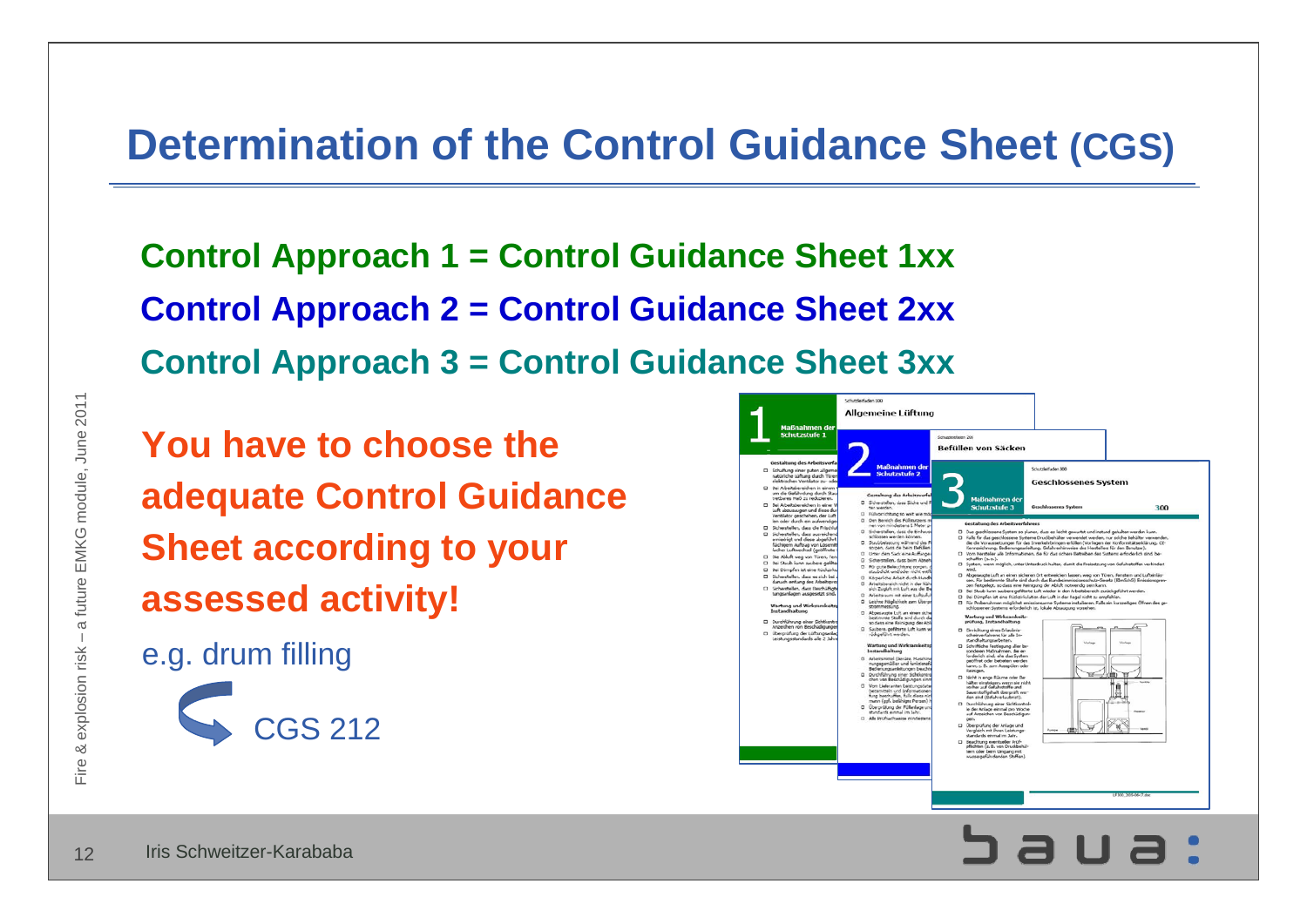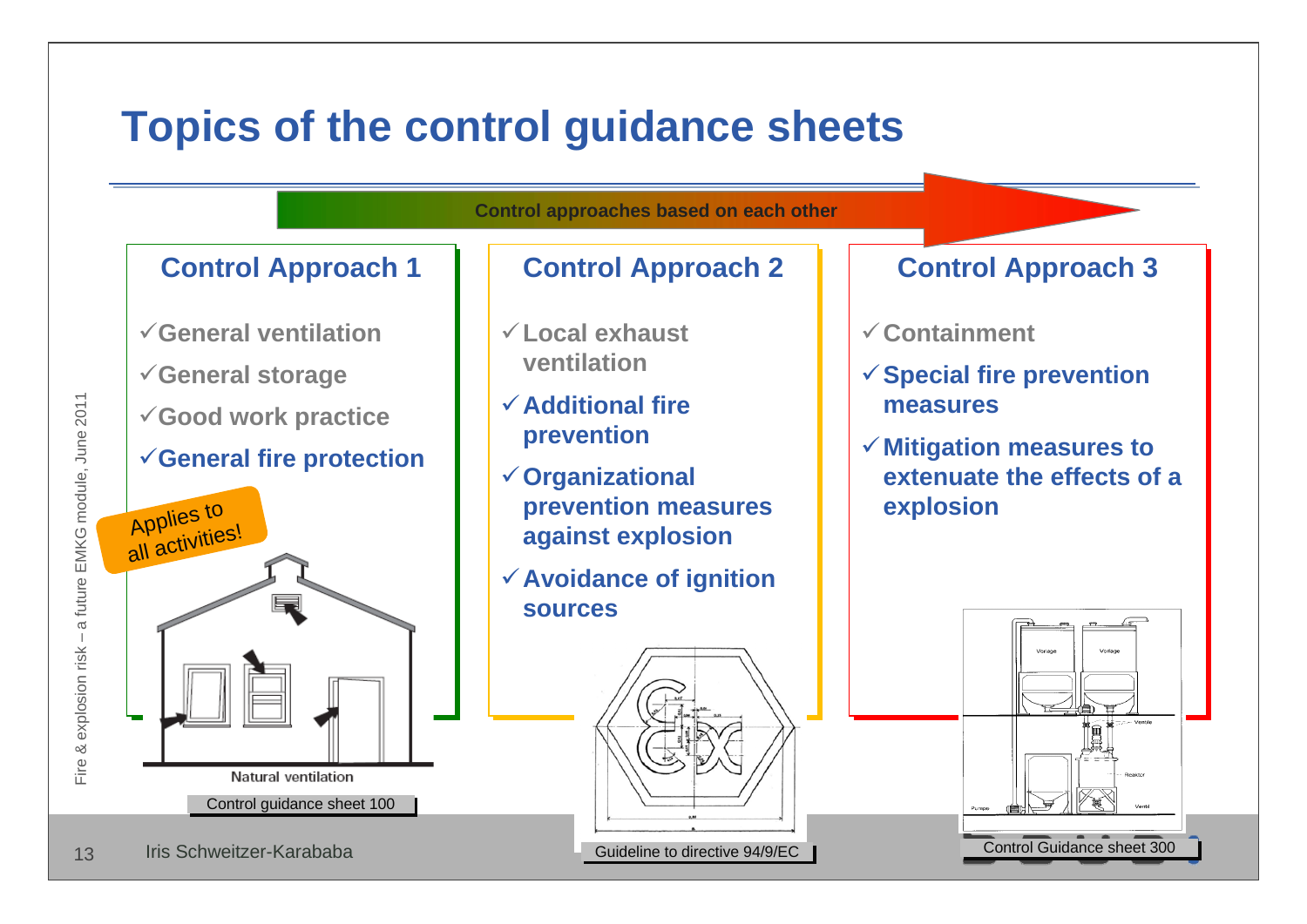### **Extract of CGS draft**

## **CGS 1x-80 General Fire Protection**

**Documentation aid**

- $\vert\blacktriangledown\vert$ The working areas are equipped with two independent emergency escape routes.
- $\vert \triangledown$ The emergency escape routes have a maximum length of 35 m.
- $\overline{\mathbf{v}}$ The escape routes are marked and sufficiently lighted.
- $\boxtimes$ Doors in escape exits opened in the way of the escape route.
- $\triangledown$  In all working areas it is an adequate number of fire extinguisher for the fireprotection class accessible.
- $\boxtimes$  Activities with fire like welding, are managed by a approval procedure.
- $\vert\blacktriangledown\vert$ Electrical apparatus are checked periodically for fault current.
- $\vert \triangledown$ Fire protection trainings are taken place periodically.
- $\overline{\mathbf{v}}$  Only the amount of hazardous substance which are used for the work activities are provided at the workplace.
- $\Delta$  Smoking and the use of any open flame are prohibited in every working area with activities with hazard substances.

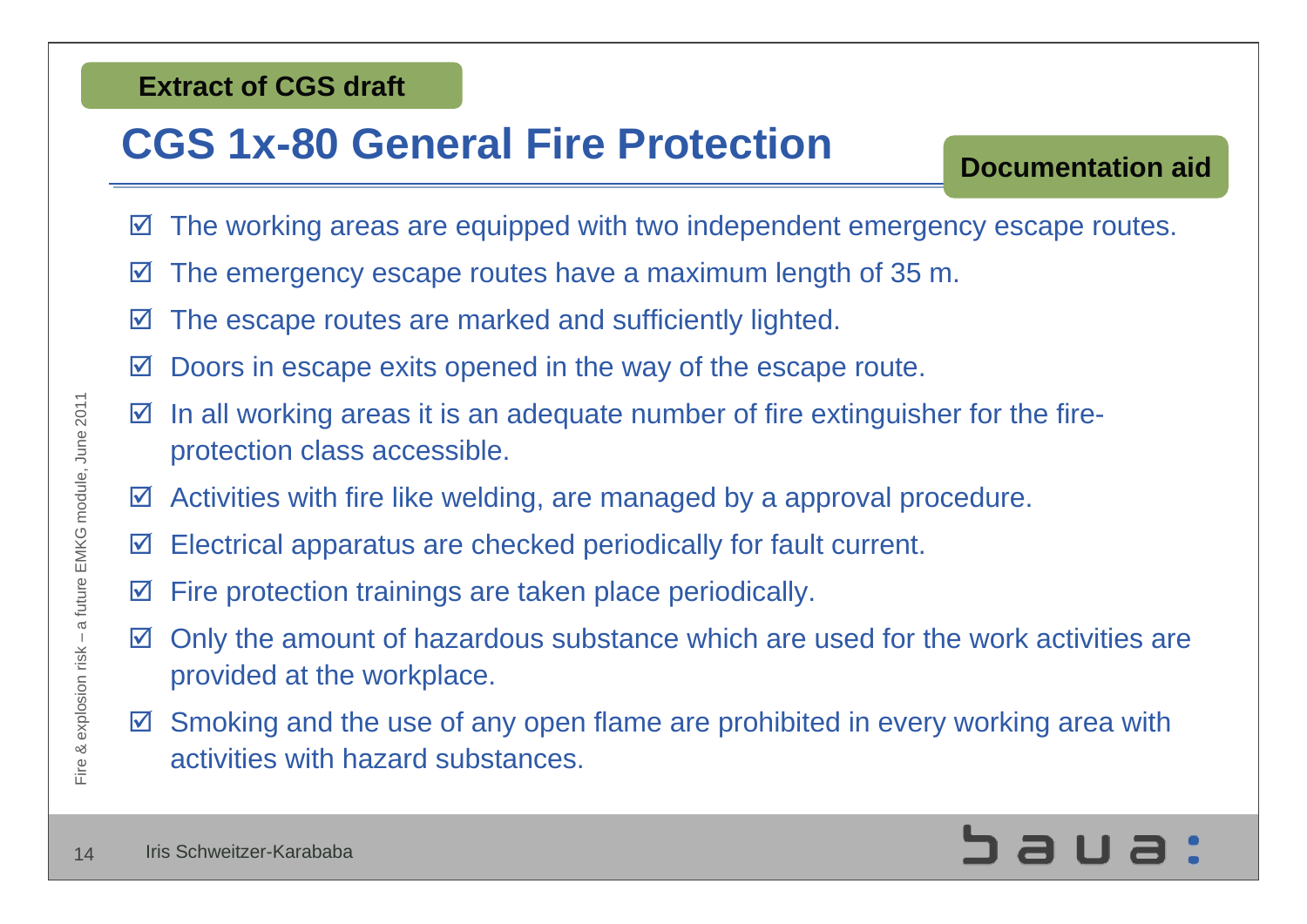### **Extract of CGS draft**

# **CGS 2x-71 decanting flammable liquids**

**Documentation aid**

- $\triangledown$ The emergency escape routes is reduced to a length of 25 m.
- $\overline{\mathbf{M}}$  Only earthed electrically conductive or antistatic cans, pipelines, hoppers and pumps are used.
- $\vert \triangledown$  A constantly fire detection is guaranteed. (technical or organizational)
- $\triangledown$ In the case of an emergency outdoor meeting points are declared.
- $\vert \triangledown$ The working area is marked with the sign W001.
- $\vert \triangledown$ Workers wearing electro statically discharging protective shoes.
- $\vert\blacktriangledown\vert$  The used pumps fulfill every requirements for decanting flammable liquids. (resistant to the substance, dip tube of stainless-steel, electrically conductive, opportunity connecting to earth, proofed for the uses in Zone 0 and Zone 1)
- $\blacksquare$  Electrical apparatus are proofed fore the uses in the working area and the defined Zone.



![](_page_14_Picture_12.jpeg)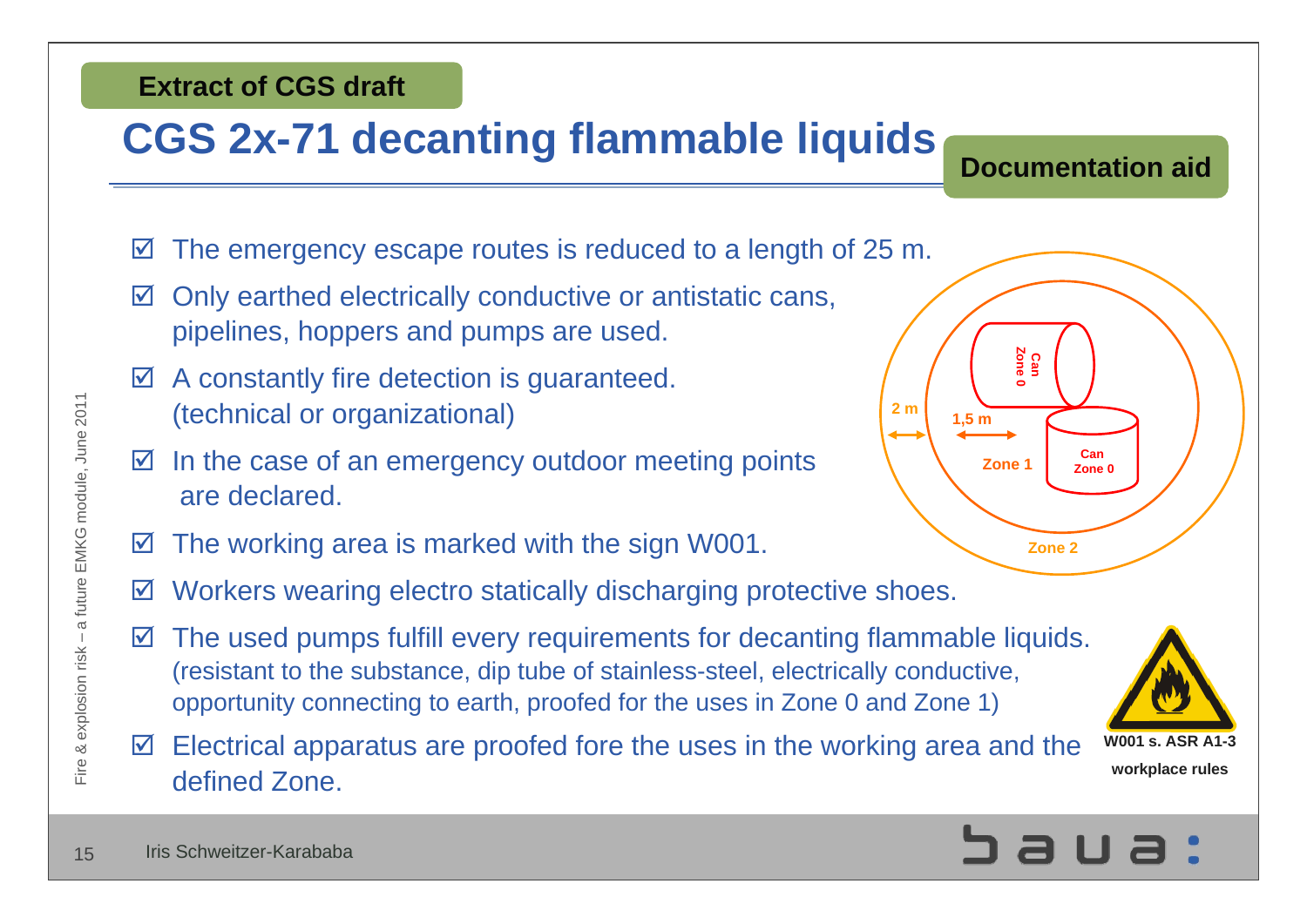### **Step 5: Check of the effectiveness of protective measures**

- $\checkmark$  Control guidance sheet can be used as checklists
- $\checkmark$  Management and results of inspections have to be documented
- $\checkmark$  The functional capability of safety equipments has to be checked periodically
- $\overline{\mathcal{O}}$  FOX  $\checkmark$  If there is no way to avoid effective ignition sources, explosible atmospheres have to be avoided. Check their concentration by direct-reading instrument.

![](_page_15_Figure_5.jpeg)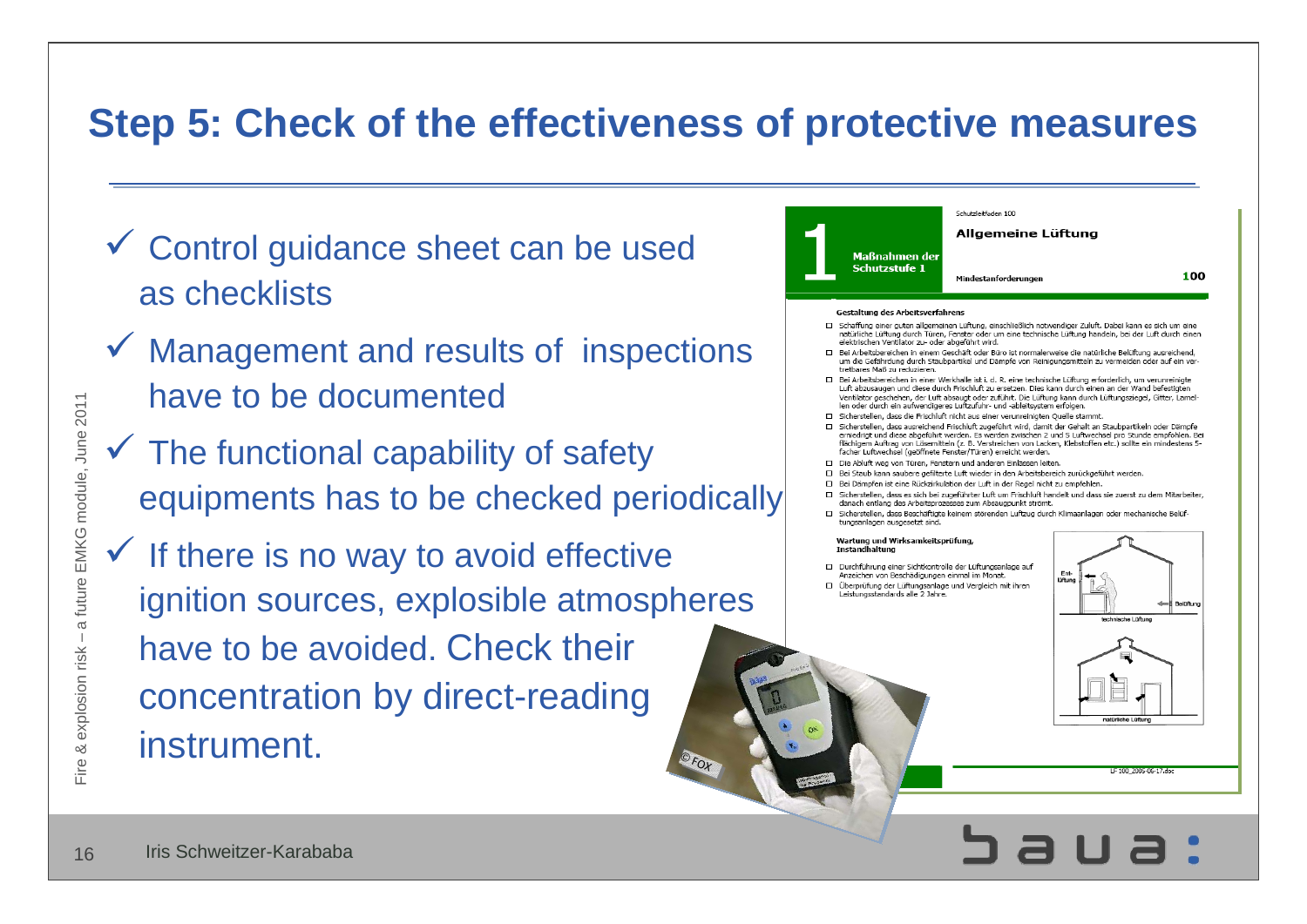# **Field study**

- Assessing the performance of the tool and the suitability of recommended protection measures
- Activities like filling, mixing, spraying, emptying of liquids and powder are evaluated
- The participation of the supervising expert group is very committed.
- **Five draft versions of control guidance sheets for fire and** explosion prevention measures are under discussion.
- Alternative parameters will be evaluated, too.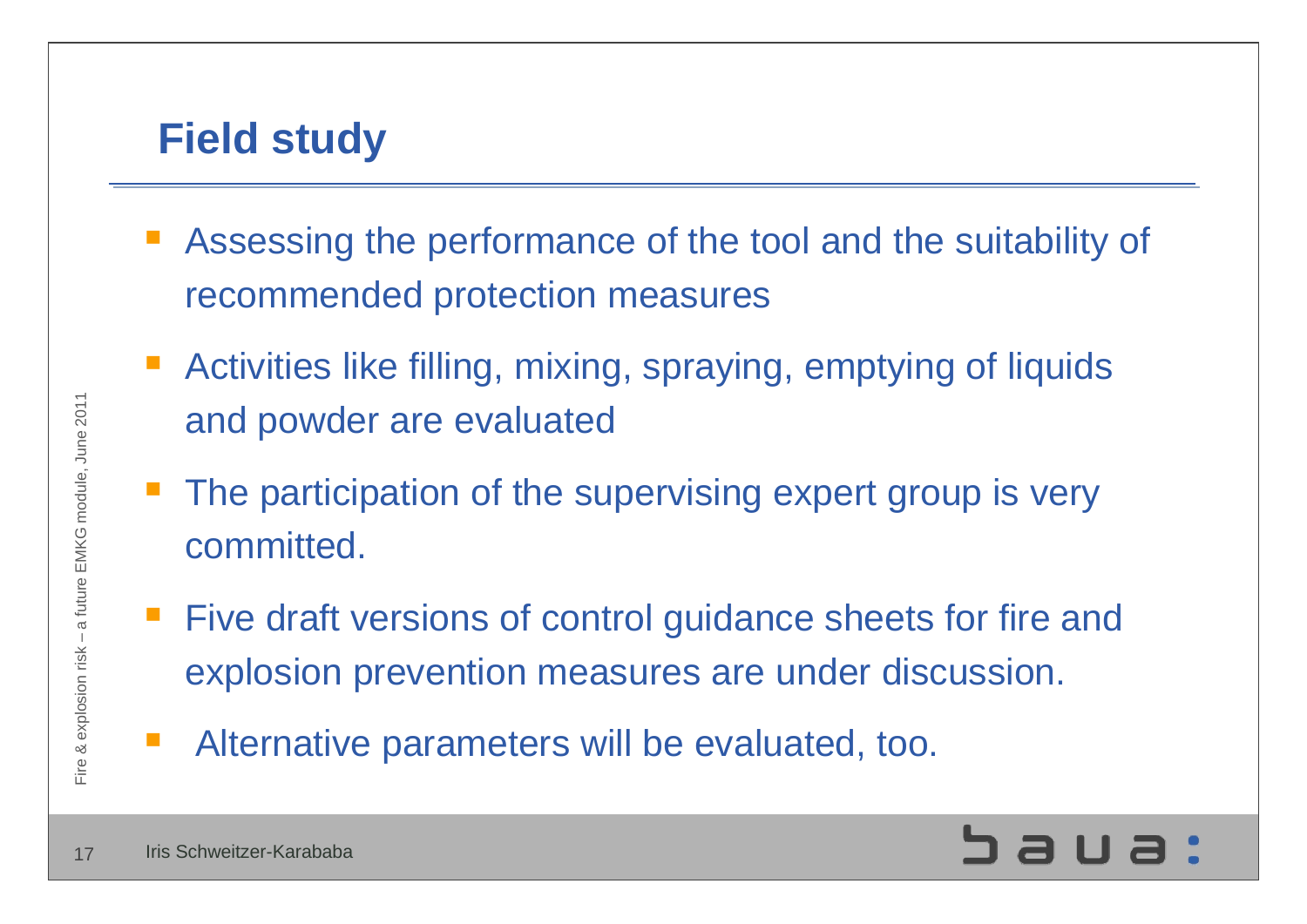### **Summary - Fire & explosion risk - a future EMKG module**

- F Evaluation of the tool & the suitability of recommended protection measures
- F Risk assessment by using parameters which are easy to determine
- T. Protection measures are categorized in control approaches and CGS
- F New control guidance sheets and revised versions of the existing ones will be supplemented **Chemicalrelated Ambient Conditions**
- F The final selection of the parameters can be appraised in 2012
- F The module for fire & explosion prevention will be integrated into EMKG 3.0

|                                       | <b>Chemical-</b><br>related<br><b>Hazard</b> | <b>Ambient Conditions</b>                      |                                       |                              |        |
|---------------------------------------|----------------------------------------------|------------------------------------------------|---------------------------------------|------------------------------|--------|
|                                       | <b>Hazard</b>                                | <b>Hazard bands for</b>                        | <b>Probability of Ignition Source</b> |                              |        |
| <b>Group Fire</b><br><b>Explosion</b> |                                              | the occurrence of<br>a hazardous<br>atmosphere | never                                 | infrequent                   | always |
|                                       | pc-A                                         | $I - III$                                      | 1                                     |                              |        |
| z<br>Ō                                | $pc-B$                                       |                                                | 1                                     |                              | 2      |
| ဖာ<br>œ<br>ш                          |                                              | $\mathbf{I}$                                   | 1                                     |                              |        |
| $\mathbf{1}$<br>⊢                     |                                              | Ш                                              | $\overline{2}$                        | Control es                   |        |
| щ<br>⋖<br>œ                           |                                              |                                                |                                       |                              |        |
| $\overline{\phantom{0}}$              | pc-C                                         | $\mathbf{I}$                                   | $\overline{2}$                        |                              | 3      |
|                                       |                                              | Ш                                              | $\overline{2}$                        | 3                            | 3      |
|                                       | pc-D                                         | $1 - III$                                      |                                       | <b>Special Expert advise</b> |        |
|                                       |                                              |                                                |                                       |                              |        |